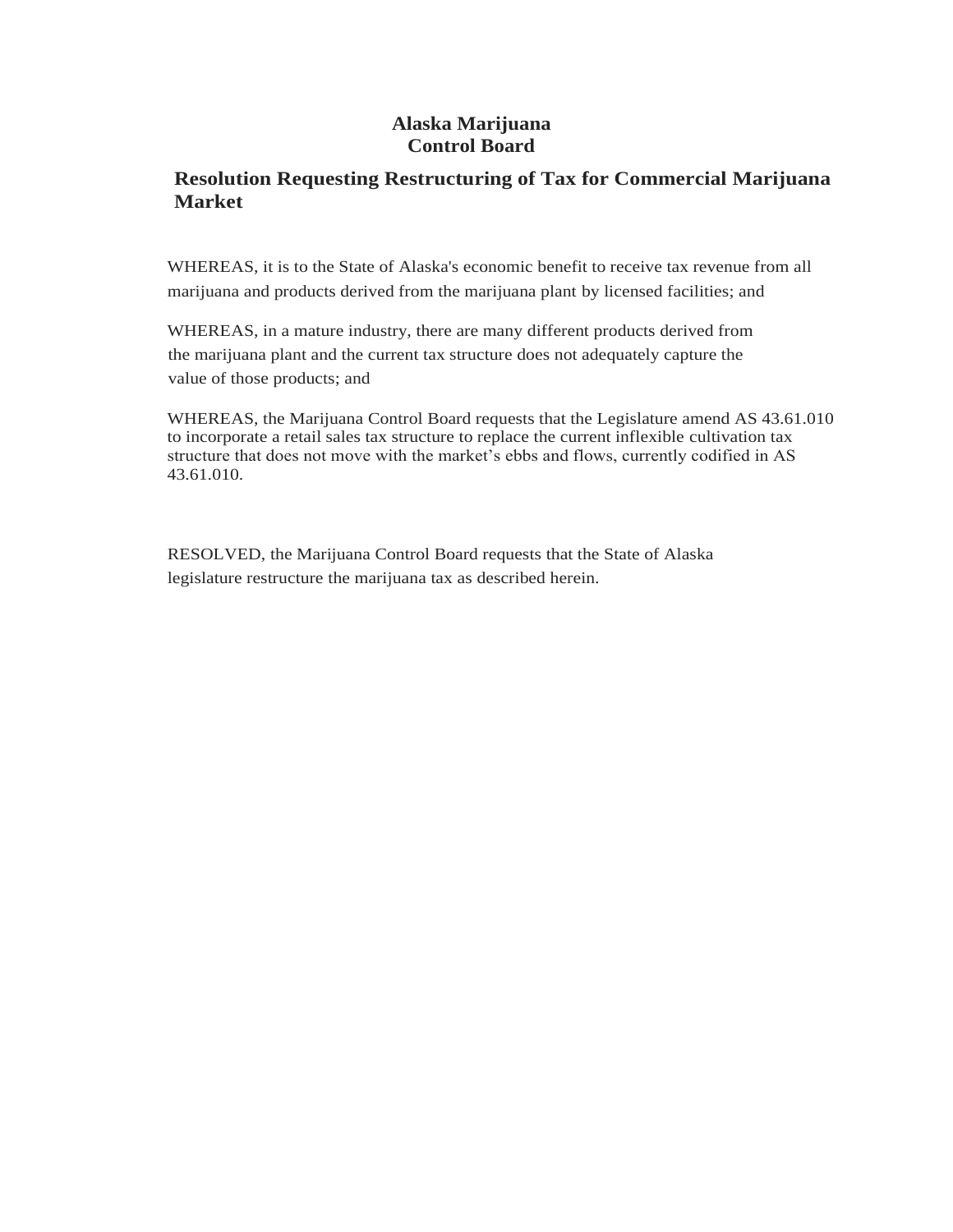#### Chapter 43.61 EXCISE TAX ON MARIJUANA

Sec. 43.61.010. Marijuana tax.

(a) **A tax is hereby imposed upon the retail sale of marijuana items derived in part or in whole from the marijuana plant in the state of Alaska. The tax imposed by this section is a direct tax on the consumer, for which payment upon retail sale is required. The tax is considered a tax upon the marijuana retailer that is required to collect the tax, and the marijuana retailer is considered a taxpayer. The tax shall be collected at the point of sale of a marijuana item by a marijuana retailer at the time at which the retail sale occurs.** [AN EXCISE TAX IS IMPOSED ON THE SALE OR TRANSFER OF MARIJUANA FROM A MARIJUANA CULTIVATION FACILITY TO A RETAIL MARIJUANA STORE OR MARIJUANA PRODUCT MANUFACTURING FACILITY. EVERY MARIJUANA CULTIVATION FACILITY SHALL PAY AN EXCISE TAX AT THE RATE OF \$50 PER OUNCE, OR PROPORTIONATE PART THEREOF, ON MARIJUANA THAT IS SOLD OR TRANSFERRED FROM A MARIJUANA CULTIVATION FACILITY TO A RETAIL MARIJUANA STORE OR MARIJUANA PRODUCT MANUFACTURING FACILITY.]

(b) **The tax imposed under this section shall be imposed at the rate of:** [THE DEPARTMENT MAY EXEMPT CERTAIN PARTS OF THE MARIJUANA PLANT FROM THE EXCISE TAX DESCRIBED IN (A) OF THIS SECTION OR MAY ESTABLISH A RATE LOWER THAN \$50 PER OUNCE FOR CERTAIN PARTS OF THE MARIJUANA PLANT.]

**(1) 12 percent of the retail sales price of marijuana trim;**

**(2) 12 percent of the retail sales price of marijuana flowers;**

**(3) 12 percent of the retail sales price of immature marijuana plants;**

**(4) 12 percent of the retail sales price of a cannabinoid edible;**

**(5) 12 percent of the retail sales price of a cannabinoid concentrate;**

**(6) 12 percent of the retail sales price of a cannabinoid extract;**

**(7) 12 percent of the retail sales price of a cannabinoid product that is intended to be used by applying the cannabinoid product to the skin or hair; and**

**(8) 12 percent of the retail sales price of cannabinoid products other than those described in paragraph (g) of this subsection.**

**(c) If the tax imposed under this section does not equal an amount calculable to a whole cent, the tax shall be equal to the next higher whole cent.**

**(d) The amount of the tax shall be separately stated on an invoice, receipt or other similar document that the marijuana retailer provides to the consumer at the time at which the retail sale occurs.**

**(e) A person may not knowingly sell, purchase, install, transfer or possess electronic devices or software programs for the purposes of:**